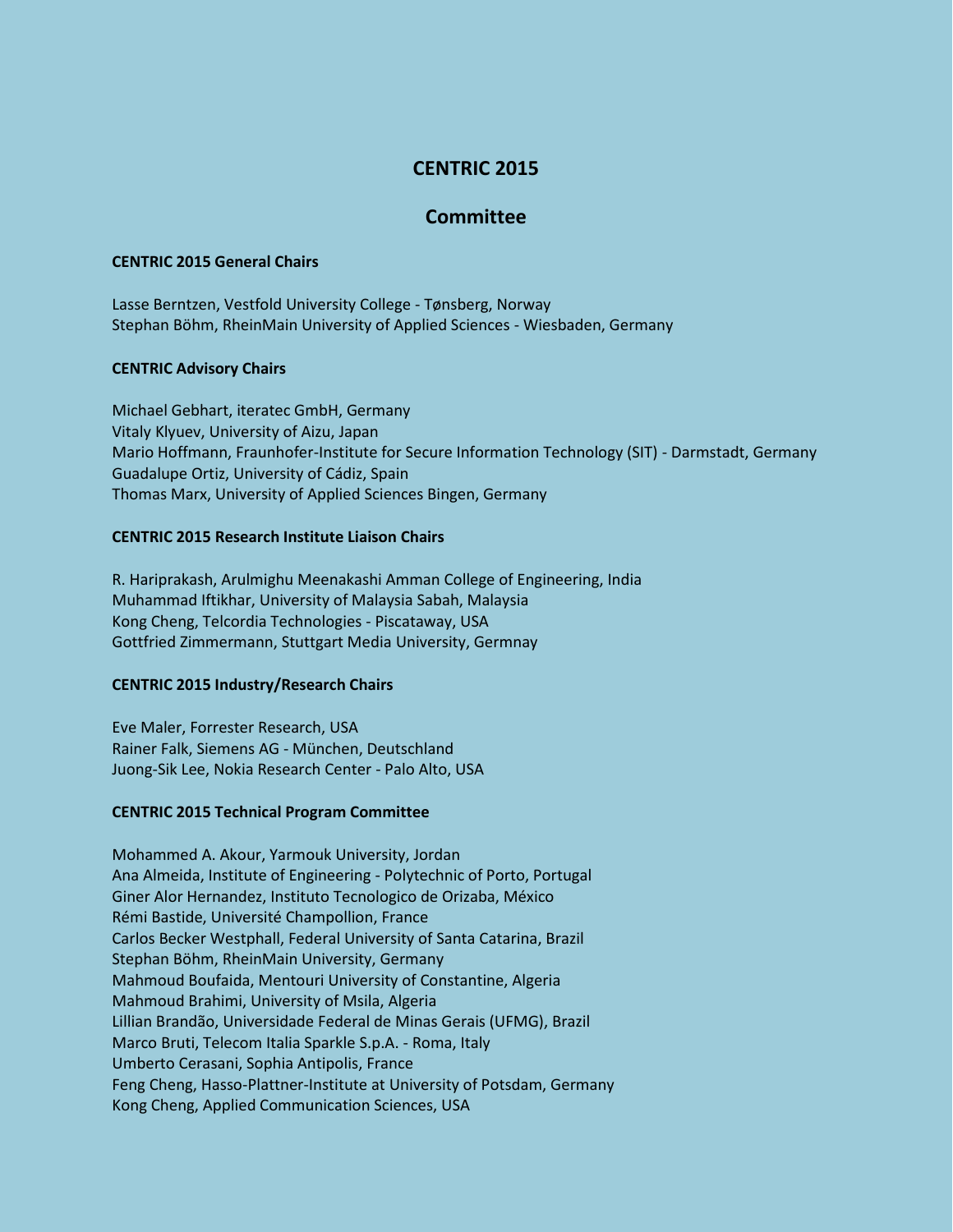Kong Eng Cheng, Applied Communication Sciences/Ericsson, Sweden Carlos J. Costa, ISCTE-IUL, Portugal Ricardo Costa, School of Engineering - Polytechnic Institute of Porto, Portugal Ayse Cufoglu, Anglia Ruskin University, UK Giuseppe De Pietro, High Performance Computing and Networking Institute - National Research Council, Italy Luigi Di Caro, University of Turin, Italy Christina Di Valentin, German Research Center for Artificial Intelligence (DFKI) GmbH - Saarbrücken, Germany Rainer Falk, Siemens AG - München, Deutschland Seraj Fayyad, Movation, Norway Stenio Fernandes, Federal University of Pernambuco, Brazil Majlinda Fetaji, South East European University, Macedonia Agata Filipowska, Poznan University of Economics, Poland Nuno M. Garcia, Universidade Lusófona, Portugal Marta Gatius, Polytechnic University of Catalonia, Spain Bisson Gilles, CNRS/LIG, France Till Halbach, Norwegian Computing Center, Norway R. Hariprakash, Arulmighu Meenakashi Amman College of Engineering, India Carlo Harpes, itrust consulting s.à r.l. - Berbourg, Luxembourg Kari Heikkinen, Lappeenranata University of Technology, Finland Hans-Joachim Hof, Munich University of Applied Sciences, Germany Yanping Huang, Google Inc., USA Muhammad Iftikhar, University of Malaysia Sabah, Malaysia Tomoko Izumi, Ritsumeikan University, Japan Fumiko Kano Glückstad, Copenhagen Business School, Denmark Vitaly Klyuev, University of Aizu, Japan Hristo Koshutanski, University of Malaga, Spain Lars Krüger, T-Systems, Germany Iryna Kuksa, Nottingham Trent University, UK Gabriele Lenzini, University of Luxembourg, Luxembourg David Lizcano Casas, Open University of Madrid (UDIMA), Spain Goreti Marreiros, Polytechnic of Porto, Portugal Célia Martinie, Université Toulouse 3, France Wojciech Mazurczyk, Warsaw University of Technology, Poland Ieva Meidutė-Kavaliauskienė, Vilnius Gediminas Technical University, Lithuania Silvia Mirri, University of Bologna, Italy José M. Molina, Universidad Carlos III de Madrid, Spain Nader Nassar, IBM, USA Karla Felix Navarro, University of Technology - Sydney, Australia Josef Noll, Movation, Norway Henning Olesen, Aalborg University Copenhagen, Denmark Aris Ouksel, University of Illinois at Chicago, USA Ignazio Passero, University of Salerno, Italy Cathryn Peoples, Ulster University, UK Isabel Pereira Marcelino, Polytechnic Institute of Leiria, Portugal Willy Picard, Poznan University of Economics, Poland Ann Reddipogu, ManyWorlds UK Ltd. - Aberdeen, UK